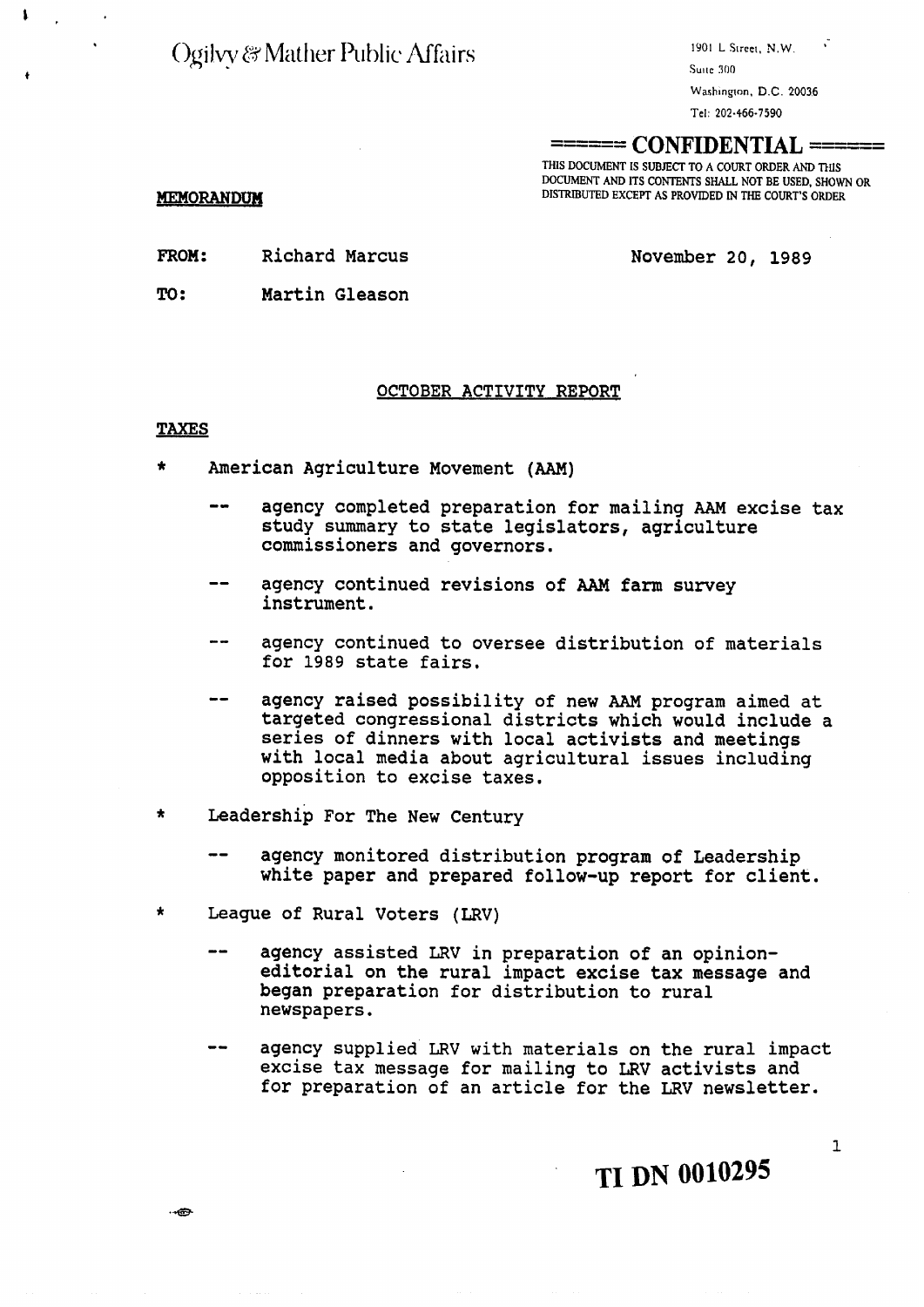$\ddot{\phantom{a}}$ 

------ ----- **CONFIDENTIAL** ==== THIS DOCUMENT IS SUBJECT TO A COURT ORDER AND THIS (a)  $\frac{1}{2}$  **27 27 III 27 <b>***DOCUMENT AND ITS CONTENTS SHALL NOT BE USED, SHOWN OR* **DISTRIBUTED EXCEPT AS PROVIDED IN THE COURT'S ORDER** 

- \* Economic Policy Institute (EPI)
	- agency completed production of EPI study.
	- -- agency coordinated logistics for EPI press conference on progressive revenue raising alternatives; agency conducted press conference follow-up including distribution of EPI study and preparation of followup memo for client. Agency prepared video news release which was distributed on the day of the press conference.
- \* Coalition on Human Needs (CHN)
	- agency arranged presentation by David Wilhelm and Wayne Cox of Citizens for Tax Justice on tax policy at the CHN Midwest Activist Conference in Chicago; agency presented media workshop at conference.
	- -- agency presented client with proposal for possible coalition activities for the remainder of the year including establishment of grassroots activist committees which could be used to promote progressive tax messages.
- \* Women's Campaign Research Fund (WCRF)
	- agency arranged for presentation by Bob McIntyre at the WCRF "Strategic Leadership '90" conference in Boston; agency assisted WCRF with media activities for the Boston event and forwarded clips and follow-up report to client.
- t Citizens for Tax Justice (CTJ)

 $\leftarrow$ 

- -- agency assisted with preparations for release of the 5th Annual Corporate Freeloader Study, including media support for the press conference, distribution of the study and a clipping service.
- \* Agency participated in strategy sessions concerning tax ad plan.
- \* Agency distributed press clippings on tax issues to coalition groups.
- \* Agency participated in excise tax meetings per client request,

**TI DN 0010296** 

 $\overline{2}$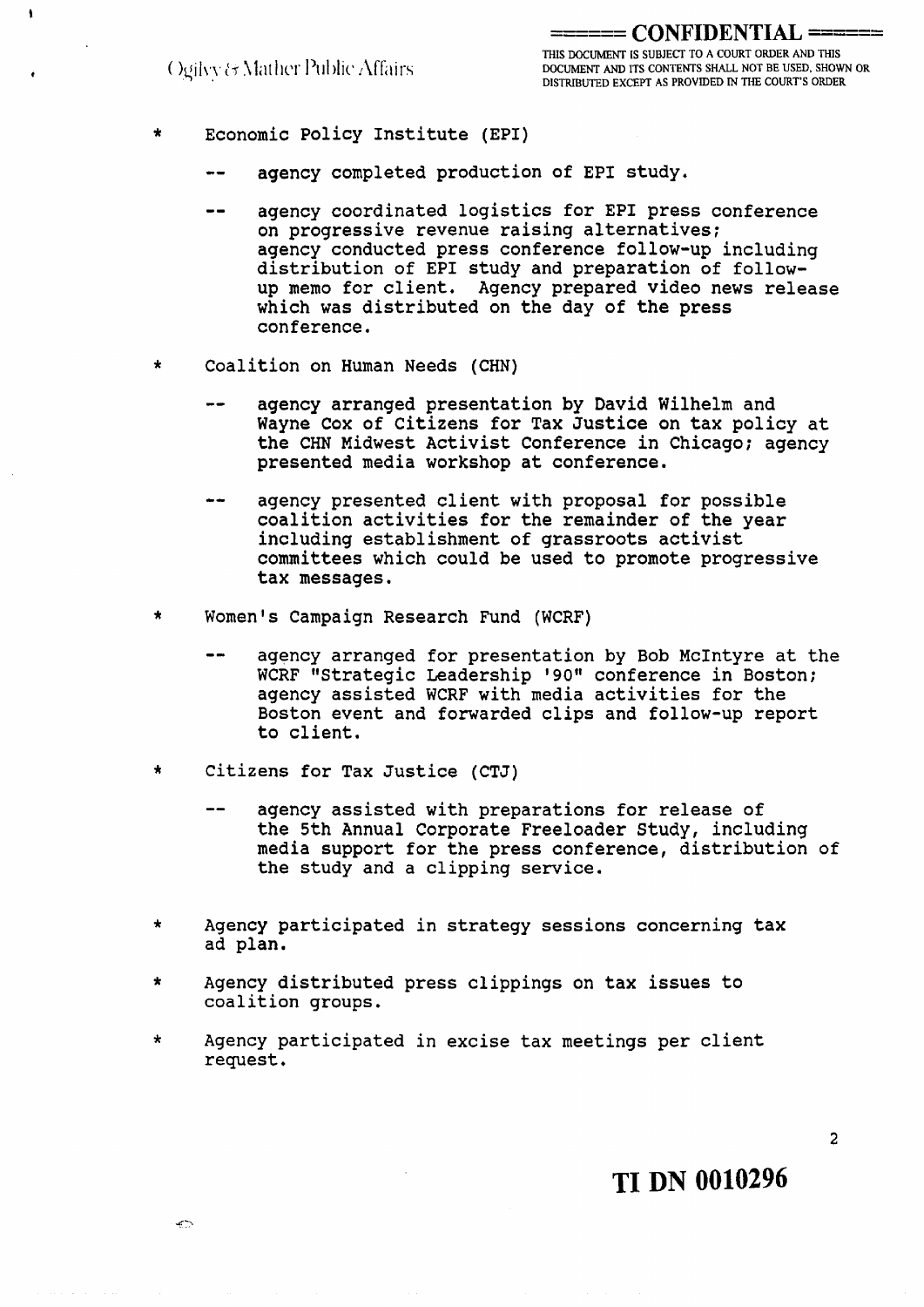Ogilyy & Mather Public Affairs

# **PUBLIC SMOKING**

ï

- Federal Union IAQ Issues
	- -- agency met with AFGE Local 1812 leadership to discuss promotion of Healthy Buildings International's (HBI) building studies of Voice of America and U,S. Information Agency headquarters.
	- -- agency arranged meeting between HBI representatives and AFGE Local 476 president and executive vice-president regarding possible study of Department of Housing and Urban Development (HUD) building; discussion topics included proposal HBI will present to union leadership and facility management.
- \* National Energy Management Institute (NEMI)
	- -- agency coordinated printing and distribution of NEMI News Vol. **11,** No. 3.
	- -- agency began preparing trade-specific media list for
	- agency forwarded blue-line of NEMI Contractor Handbook to client for review and approval; agency forwarded blue-line of NEMI brochure to client for review and approval.
	- agency met with NEMI representative and client to discuss NEMI grant administration and accounting procedures.
	- -- agency presented client with media promotion plan for contractor training sessions.
- \* Agency met with client to discuss promotion of ETS conference proceedings.
- \* Agency representative, per client request, attended National Safety Council seminar on smoking in the workplace in Chicago.

#### **MEDIA TOURS**

- \* Social Costs Media Tours
	- -- agency coordinated media tour to Los Angeles, CA and accompanied Robert Tollison on the tour,
	- agency coordinated media tour to San Diego, CA and accompanied Richard Wagner on the tour.

 $\overline{3}$ 

**TI DN 0010297**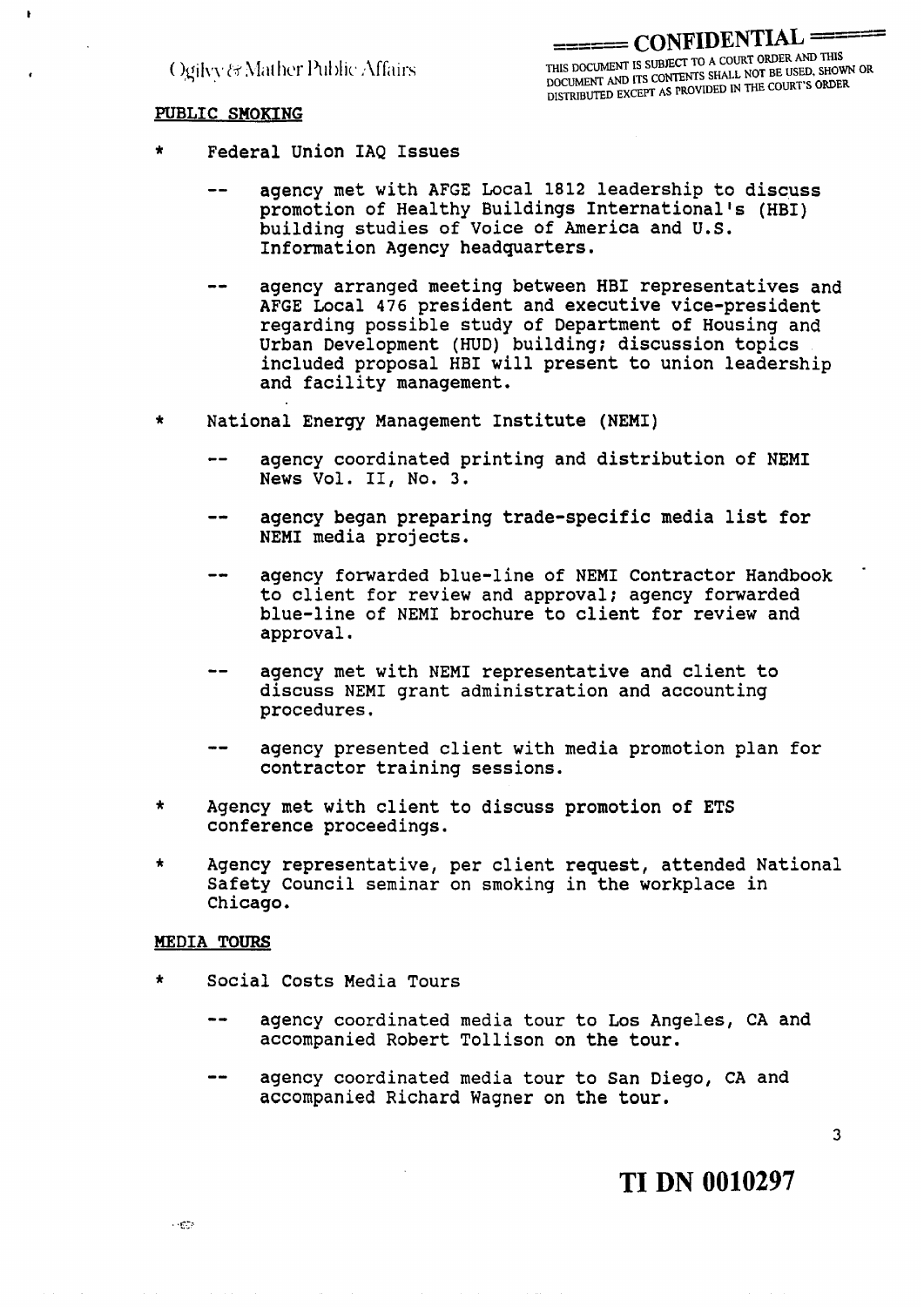Ogilyy & Mather Public Affairs

\_\_\_\_\_\_ -- **CONFIDENTIAL** - - =-= THIS DOCUMENT IS SUBJECT TO A COULT OF THE TISED SHOW **DOCUMENT AND ITS CONTENTS SHALL MOT BE SHALL DISTRIBUTED EXCEPT AS PROVIDED IN THE COURT'S ORDER** 

- agency coordinated media tour to Memphis, TN and Little Rock, **AR** and accompanied Richard Wagner on the tour.
- -- agency coordinated media tour to Las Vegas and Reno, **NV**  which was postponed due to spokesperson illness; agency rescheduled tour for November.
- agency began initial preparations for media tours to Knoxville/Nashville, TN and Atlanta, GA.
- Truth Squad Media Tours
	- agency coordinated media tour to Harrisburg and Philadelphia, PA and accompanied Dave **Weeks** on the tour.
	- agency coordinated media tour to Columbia/Spartanburg/ Greenville, S.C. and accompanied Jack Peterson on the tour.
	- agency began initial preparations for media tours to Washington/Baltimore and Louisville/Lexington, **KY.**
- \* Responsible Living Media Tours
	- agency coordinated media tour to Anchorage, AK and accompanied Jolly Ann Davidson on the tour.
	- -- agency began initial preparations for media tour to Tulsa/Oklahoma City, OK.

### **GENERAL**

وسعيري

- \* Labor Coalitions
	- agency met with BC&T representative, M. Forscey and Savarese and Associates to discuss Mitchell IAQ bill; agency coordinated with Labor Management Committee (LMC) counsel to distribute model language to LMC member unions for discussion; agency contacted LMC member unions and AFGE leadership for follow-up about strategy and legislative language.
	- agency, per client request, contacted Clearfield, PA Education Association regarding IAQ problems they are experiencing; agency forwarded IAQ program materials and followed up by telephone with the Association.

**TI DN 0010298** 

4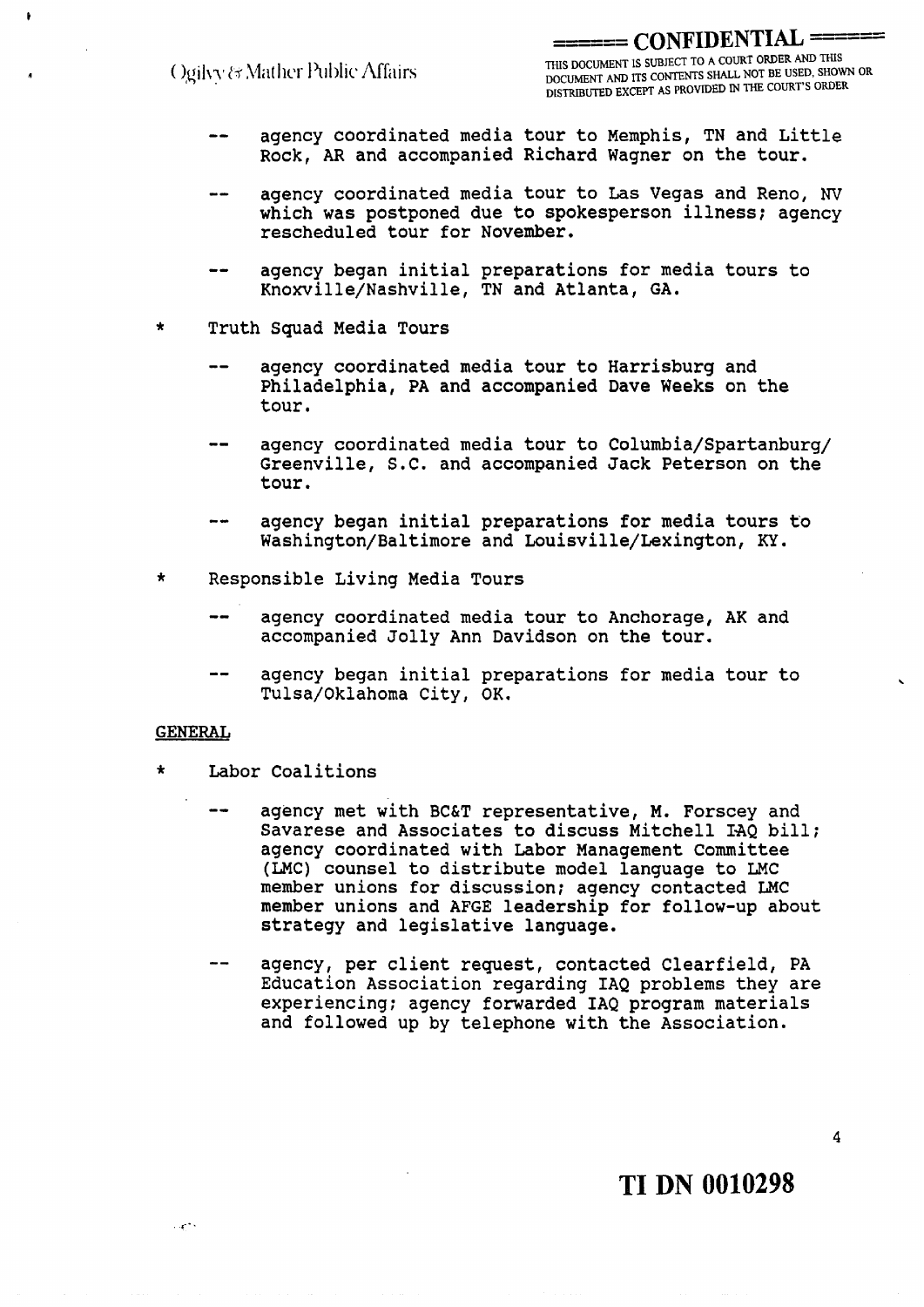ÿ

- -- agency met with client to discuss CLUW health and safety monograph and materials; agency began preparations for development of CLUW membership materials.
- agency continued with preparation of plans for the national AFL-CIO convention scheduled for November.
- -- agency attended Massachusetts AFL-CIO State Convention in Boston, MA to support efforts aimed at passing IAQ, trade and anti-discrimination resolutions; agency participated in meeting with LMC executive director and Institute vice-presidents for Regions I and I1 to formulate tax strategy for Region 11.
- agency attended Rhode Island AFL-CIO State Convention in Providence, RI to represent Labor Management Committee; agency presented IAQ program at convention's health and safety workshop and supported efforts to adopt IAQ resolution.
- agency representative attended New York State AFL-CIO Annual Labor Recognition Dinner in New York City to cohost LMC table with Institute Region I1 vice-president.
- agency representative attended New Hampshire AFL-CIO State Convention in Waterville Valley, NH to support efforts to adopt IAQ and anti-discrimination resolutions; agency representative addressed the full convention on the issue of indoor air quality.
- -- agency continued to follow-up with International Association of Machinists representative at General Dynamics in Ft. Worth, TX to discuss status of current workplace smoking conflict; agency provided updated report to client.
- agency drafted labor resolutions on IAQ and advertising for upcoming programs in Massachusetts.
- agency assisted with development of language for trade resolution for the upcoming AFL-CIO national convention.

# ADVERTISING

- \* Agency, per client request, revised Freedom to Advertise Coalition press release.
- \* Agency drafted memo outlining options for timely, costeffective projects on advertising issues; agency met with client to discuss implementation of projects,

5

**TI DN 0010299** 

 $\sim 10^4$